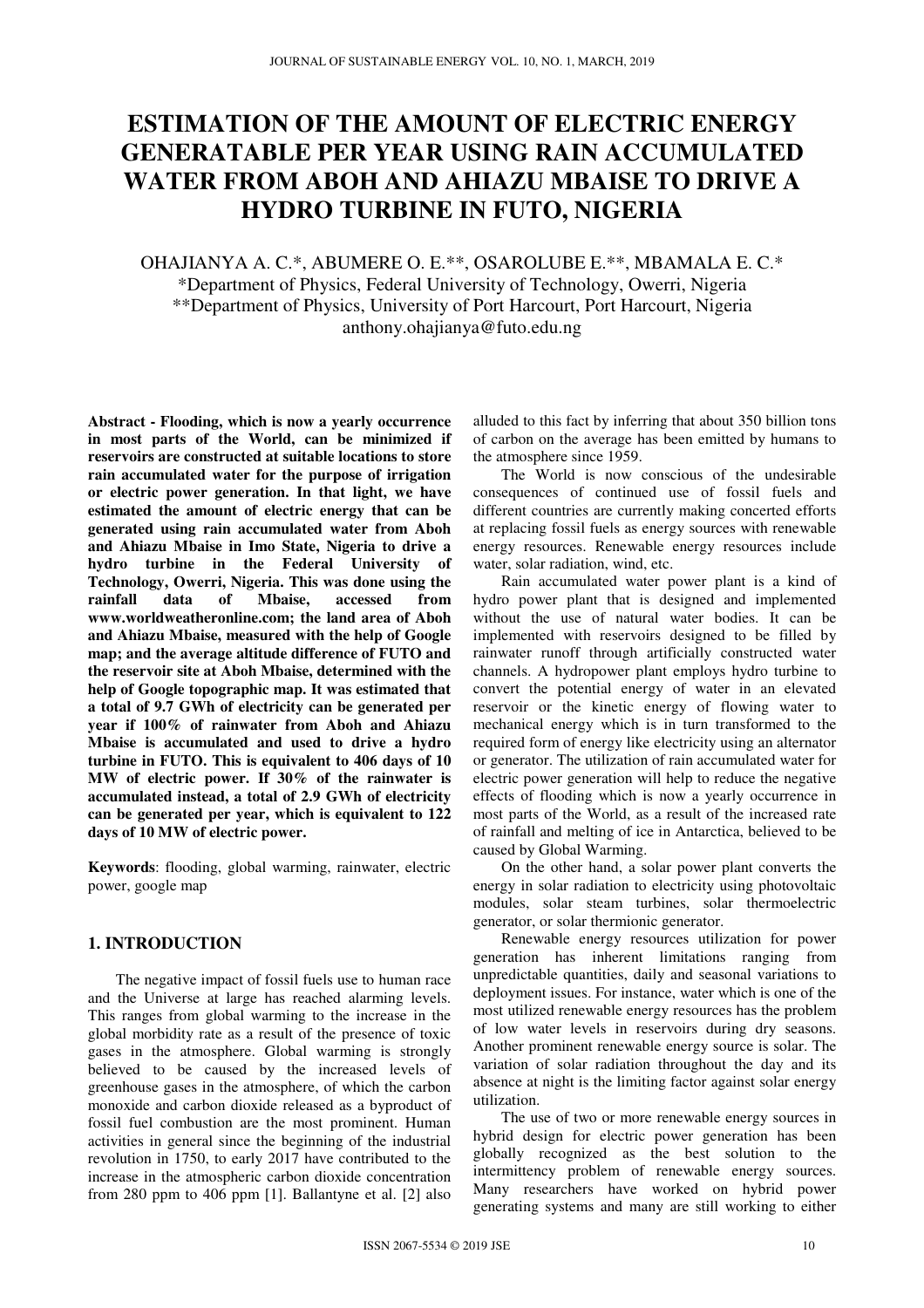improve on the existing ones or create new systems. Nnadi et al. [3] investigated the deployment of hybrid solar-wind energy power plant for remote area electrification in South-Eastern Nigeria. The simulation results of the work revealed the improvement in the power plant reliability factor when designed into a hybrid system as opposed to when the different renewable energy sources were used separately. Other works that produced similar results include Bhandari et al. [4] which reviewed the optimization of hybrid renewable energy power systems; Medugu and Michael [5] which investigated the integrated solar-wind hybrid power generating systems for residential application; Paiva and Carvalho [6] which designed and studied the behavior of integrated hybrid power system based on renewable energy sources (wind and solar) with electric wind MPPT; and Godson et al. [7] which studied solar PV-wind hybrid power generating systems. Machado et al. [8] studied the reduction of renewable energy sources intermittence with seasonal pumped storage plant and concluded that seasonal pumped storage plant could effectively reduce the intermittency of wind and solar sources and thus contribute to the optimization of the Brazilian electricity sector. Ohajianya et al. [9] investigated electric power generation using rain accumulated water and solar energy in hybrid design and concluded that a total of 477.45 kWh of electricity could be generated in a year using rain accumulated water from the rooftop of University of Port Harcourt Nigeria's faculty of Science building which has a roof cover area of  $6,236$  m<sup>2</sup>.

One of the problems limiting the deployment of hydropower plants is lack of suitable sites to construct dams off natural water bodies and realize high enough net head for cost-effective hydropower generation. Another limiting factor is the disruptive ecological effects of constructing large dams off natural water bodies [10]. These factors can be minimized by creating reservoirs off artificially created channels of rainwater run-off.

Again, solar power plants require storage systems to store energy when solar radiation is available and the stored energy will then serve as an energy source when there is low or no solar radiation. Lead acid batteries are mostly used for this purpose but they have the problem of low efficiency and unpredictable durability. Now that hydro turbines and solar water pumps with efficiencies of over 90% exist [11, 12], there is need to adopt pumped storage as a viable means of storing solar energy for electric power generation. The investment payback for some PV water pumped storage systems is found to be 4 to 6 years [13]. This short energy payback period, therefore, presents hydro-solar energy hybrid power plant as a viable power plant that should attract the interest of different countries of the World.

This research focuses on the estimation of the amount of electric energy that can be generated per year using rain accumulated water from Aboh and Ahiazu Mbaise to drive a hydro turbine in the Federal University of Technology Owerri, Nigeria. It is a necessary research that must be carried out before a rain accumulated water (hydro) – solar energy hybrid power plant can be designed. We have articulated two topologies of the rain accumulated water – solar energy hybrid power plant.

#### **1.1. Rain accumulated water – solar energy hybrid power plant topology 1**

The block diagrams of rain accumulated water – solar energy hybrid power plant topology 1 is shown in Fig.1.



**Fig. 1. Block diagram of rain accumulated water-solar energy hybrid power plant topology 1**   $\left( \right)$  = electric current flow,  $\right)$  = water flow,  $\right)$  = feedback **signal)** 

In this hybrid power plant topology, rainwater in a defined geographical area is collected in a primary reservoir through both natural and artificial drainage systems. The primary reservoir is sited at a suitable location in the area where it can effectively function as the artificial river of a hydrographic basin. The accumulated water is then channeled via pipe to drive a hydro turbine located at a different region of lower elevation. After driving the turbine, the water now flows into a secondary reservoir from where it is pumped back into the primary reservoir by a direct current (dc) water pump powered by a solar power plant. The solar power plant is designed to pump back a certain volume of water in a year, to complement the amount of water needed for the continuous running of the hydro turbine to supply the needed power throughout the year.

#### **1.2. Rain accumulated water – solar energy hybrid power plant topology 2**

The block diagrams of rain accumulated water – solar energy hybrid power plant topology 2 is shown in Fig.2.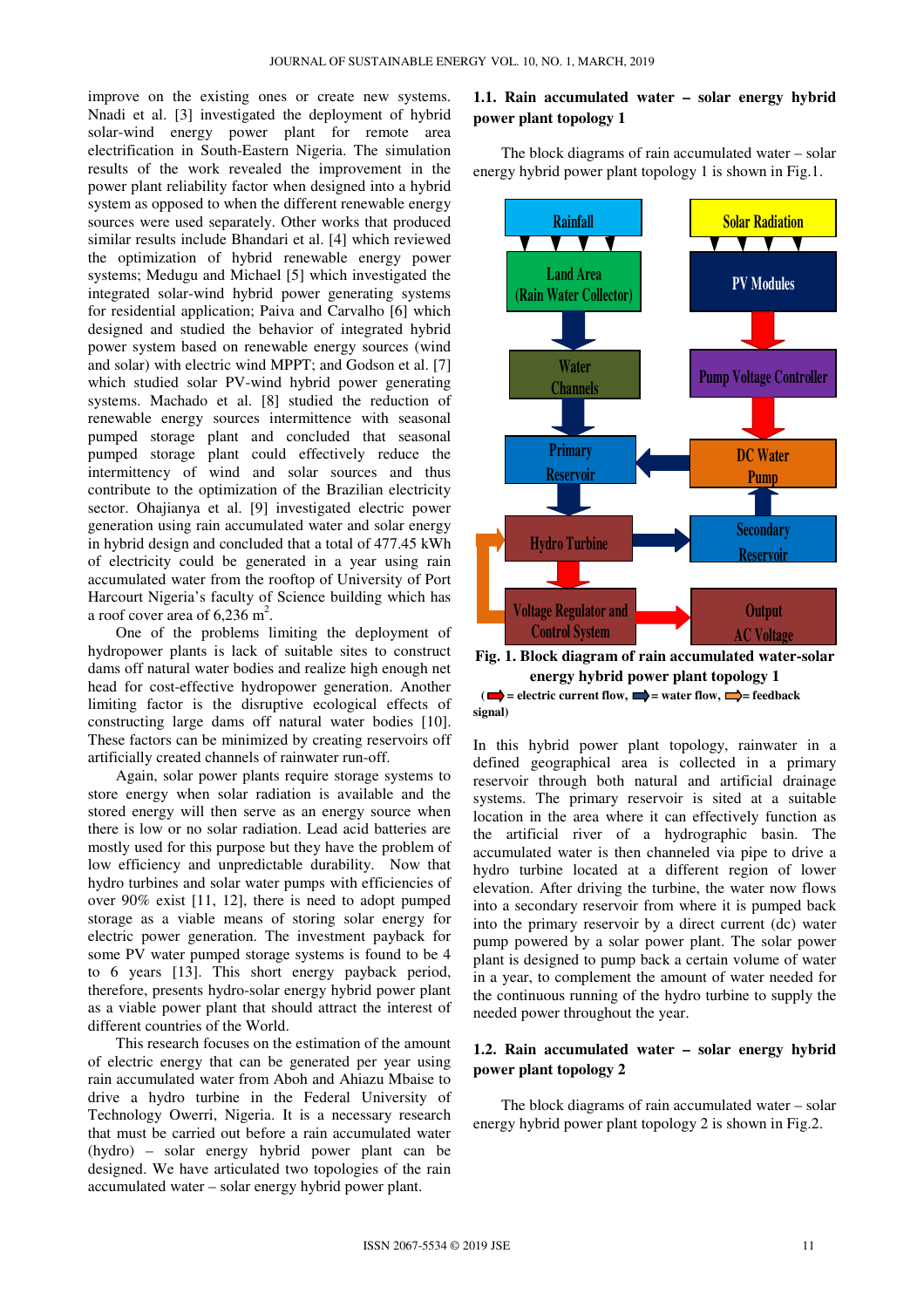

**Fig. 2. Block diagram of rain accumulated water water-solar energy hybrid power plant topology 2**  $(\blacksquare)$  = electric current flow,  $\blacksquare$  = water flow,  $\blacksquare$  = feedback **signal)** 

In the rain accumulated water – solar energy hybrid power plant topology 2, rain water is also accumulated in a reservoir and used to drive a hydro turbine located at a region of lower elevation as described in topology 1. But after driving the turbine, water is discharged through an outlet channel. The direct current (dc) power output of the hydro turbine is connected to the power output of the solar power plant part of the hybrid system in a power mixer and control system. The maximum power point tacking (MPPT) solar charge controller component of the solar power plant ensures that the maximum possible power is drawn from the PV modules at all times. The power mixer and control system compares the needed load power demand and the supplied power from the solar power plant, and now controls the hydro turbine to supply the deficit, so that the hybrid power plant will always deliver the needed power. The solar power plant is designed only after the total amount of electric energy generatable from rain accumulated water in the chosen geographical area is estimated. The estimated rainwater generatable energy will help in determining the size of the solar power plant required for the hybrid power plant to supply the needed power all year round. nel. The direct current (dc) power output of the<br>ne is connected to the power output of the<br>r plant part of the hybrid system in a power<br>control system. The maximum power point<br>PPT) solar charge controller component of the

#### **2. MATERIALS AND METHODS**

The estimation was carried out using a nine years rainfall data of Mbaise, Imo State accessed from worldweatheronline.com as shown in Table 1 (the units are in millimeters).

**Table 1. Nine Years Rainfall Data of Mbaise [14]** 

| YR        | JAN.       |                      | FEB. MAR.           | APR.   | <b>MAY</b> | JUN.   | JUL.   | AUG.   | SEP.   | OCT.   | NOV.   | DEC.  |
|-----------|------------|----------------------|---------------------|--------|------------|--------|--------|--------|--------|--------|--------|-------|
| 2009      |            | 134.18 105.61 216.91 |                     | 368.12 | 625.12     | 597.56 | 615.78 | 699.34 | 839.56 | 800.16 | 143.20 | 7.20  |
| 2010      | 20.01      |                      | 103.54 104.79       | 249.05 | 357.09     | 509.98 | 509.56 | 794.02 | 845.94 | 316.67 | 158.67 | 33.80 |
| 2011      |            |                      | 15.96 131.85 107.65 | 121.85 | 241.42     | 331.38 | 436.60 | 374.19 | 656.50 | 329.56 | 91.60  | 11.80 |
| 2012      | 35.41      | 113.13 77.32         |                     | 181.38 | 265.73     | 370.14 | 327.29 | 358.98 | 394.43 | 326.01 | 133.23 | 27.40 |
| 2013      | 57.00      | 75.40                | 156.31              | 244.02 | 309.98     | 343.80 | 441.59 | 403.20 | 482.12 | 351.81 | 124.23 | 74.28 |
|           | 2014 34.62 | 54.97                | 150.19              | 182.84 | 258.29     | 287.50 | 375.01 | 382.31 | 464.89 | 398.32 | 126.50 | 15.04 |
|           |            |                      |                     |        |            |        |        |        |        |        |        |       |
| 2015      | 17.21      | 73.74                | 114.73              | 79.72  | 128.37     | 179.16 | 255.77 | 304.72 | 265.75 | 247.65 | 100.42 | 3.50  |
| 2016      | 4.20       | 21.57                | 166.07              | 92.06  | 143.72     | 170.18 | 327.38 | 338.99 | 234.69 | 185.46 | 76.20  | 12.00 |
| 2017<br>R | 31.10      | 9.00                 | 50.20               | 146.80 | 132.70     | 165.80 | 378.60 | 656.80 | 491.60 | 416.00 | 124.40 | 14.30 |
| (mm)      | 38.85      |                      | 76.53 127.13        | 185.09 | 273.60     | 328.39 | 407.51 | 479.17 | 519.50 | 374.63 | 119.83 | 22.15 |

The monthly average of the nine years rainfall data, R (mm) was calculated by summing up each month's rainfall amount over the nine years and dividing the total sum by nine.

The horizontal land area of Aboh and Ahiazu Mbaise,  $A_h$  was determined as 299.48 km<sup>2</sup> using the Google Map as shown in Fig. 3.



**Fig. 3. Map of Aboh and Ahiazu Mbaise for Area Estimation**

The average altitude difference between Federal University of Technology Owerri (FUTO) and a selected location for the primary reservoir at Aboh Mbaise, hg was determined as 50 m using the Google Topographic Map. This was followed by the determination of the monthly accumulate-able volume of rain water, V (liters), using the equation: he average altitude difference between Federal<br>rsity of Technology Owerri (FUTO) and a selected<br>on for the primary reservoir at Aboh Mbaise, hg was<br>nined as 50 m using the Google Topographic Map.<br>was followed by the determ

$$
V = RA_h \tag{1}
$$

where R (mm) is the average monthly rainfall amount and  $A_h$  (m<sup>2</sup>) is the total horizontal land area of Aboh and Ahiazu Mbaise. The obtained monthly volume of rainwater in liters was converted to volume in m<sup>3</sup> and recorded. The monthly generatable electric energy from rain accumulated water, E (J) was then calculated using the formula

$$
E = \eta_0 \eta_1 \rho g h_g V \tag{2}
$$

where  $\eta_0$  is the Pelton turbine efficiency (90% used),  $\eta_1$  is the water transmission efficiency (90% used),  $\rho$  is the density of water  $(= 1000 \text{ kgm}^{-3})$ , g is the acceleration due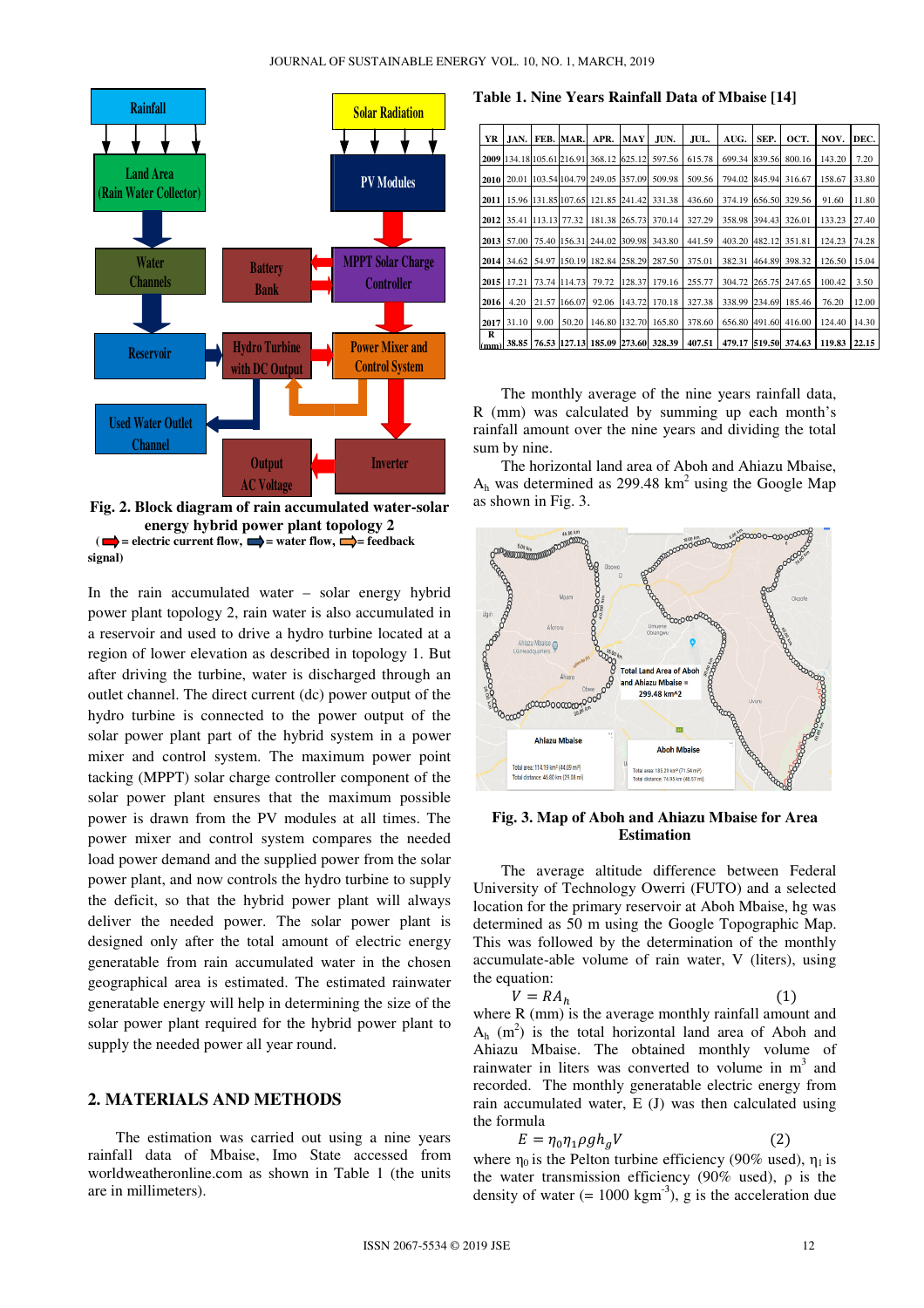to gravity (= 9.8 ms<sup>-2</sup>),  $h_g$  is the gross head (= 50 m), and V is the accumulate-able volume of rainwater. The period of time in hours and days to draw 10 MW of electric power from the monthly generatable energy were also determined and recorded. The results were tabulated. The estimation was repeated using 30% of the accumulateable volume of rainwater. The results were also tabulated.

#### **3. RESULTS AND DISCUSSION**

The average monthly electric energy that can be generated using rain accumulated water from Aboh and Ahiazu Mbaise to drive a hydro turbine in FUTO was estimated as presented in Table 2 (when 100% of rainwater is accumulated) and Table 3 (when 30% of rainwater is accumulated). A bar chart of the monthly generatable electric energy from January to December is presented in Fig. 4. Another bar chart shown in Fig. 5 was drawn to show the number of days in each month to draw 10 MW of electric power from the accumulate-able rainwater.

| <b>Table 2. Result of Rainwater Electric Energy</b> |
|-----------------------------------------------------|
| Estimation when 100% of rainwater is accumulated    |

|      | Average   | Accumulate-   | Generat-     | Generat- | Time to | No. of  |
|------|-----------|---------------|--------------|----------|---------|---------|
|      | Rainfall. | able Water.   | able         | able     | Deliver | Days to |
|      |           |               | Energy,      | Energy,  | 10 MW,  | Deliver |
|      |           |               |              |          |         | 10 MW   |
|      | $R$ (mm)  | $V(m^3)$      | E(MJ)        | E(MWh)   | T(h)    | D(days) |
| Jan. | 38.85     | 11.634.798    | 4,617,851    | 1,283    | 128.3   | 5.3     |
| Feb. | 76.53     | 22.919.204    | 9,096,632    | 2,527    | 252.7   | 10.5    |
| Mar. | 127.13    | 38,072,892    | 15, 111, 131 | 4,198    | 419.8   | 17.5    |
| Apr. | 185.09    | 55,430,753    | 22,000,466   | 6,111    | 611.1   | 25.5    |
| May  | 273.60    | 38,072,892    | 32,521,084   | 9,034    | 903.4   | 37.6    |
| Jun. | 328.39    | 98,346,237    | 39,033,622   | 10,843   | 1,084.3 | 45.2    |
| Jul. | 407.51    | 122,041,095   | 48,438,111   | 13,455   | 1,345.5 | 56.1    |
| Aug. | 479.17    | 143,501,832   | 56,955,877   | 15,821   | 1,582.1 | 65.9    |
| Sep. | 519.50    | 155,579,860   | 61,749,646   | 17,153   | 1,715.3 | 71.5    |
| Oct. | 374.63    | 112, 194, 192 | 44,529,875   | 12,369   | 1,236.9 | 51.5    |
| Nov. | 119.83    | 35,886,688    | 14,243,427   | 3,957    | 395.7   | 16.5    |
| Dec. | 22.15     | 6,633,482     | 2,632,829    | 731      | 73.1    | 3.0     |
| Tot. |           | 884.178.762   | 350,930,551  | 97,481   | 9.748.1 | 406.2   |

| <b>Table 3. Result of Rainwater Electric Energy</b> |
|-----------------------------------------------------|
| Estimation when $30\%$ of rainwater is accumulated  |

|      | Average   | $30\%$ of   | Generat-    | Generat- | Time to | No. of  |
|------|-----------|-------------|-------------|----------|---------|---------|
|      | Rainfall. | Accumulate- | able        | able     | Deliver | Days to |
|      |           | able Water, | Energy,     | Energy,  | 10 MW,  | Deliver |
|      |           |             |             |          |         | 10 MW   |
|      | $R$ (mm)  | $V(m^3)$    | E(MJ)       | E(MWh)   | T(h)    | D(days) |
| Jan. | 38.85     | 3,490,439   | 1,385,355   | 385      | 38.5    | 1.6     |
| Feb. | 76.53     | 6,875,761   | 2,728,990   | 758      | 75.8    | 3.2     |
| Mar. | 127.13    | 11,421,868  | 4,533,339   | 1,259    | 125.9   | 5.2     |
| Apr. | 185.09    | 16,629,226  | 6.600.140   | 1,833    | 183.3   | 7.6     |
| May  | 273.60    | 24.581.318  | 9.756.325   | 2,710    | 271.0   | 11.3    |
| Jun. | 328.39    | 29,503,871  | 11,710,086  | 3,253    | 325.3   | 13.6    |
| Jul. | 407.51    | 36,612,328  | 14,531,433  | 4,037    | 403.7   | 16.8    |
| Aug. | 479.17    | 43.050.549  | 17,086,763  | 4,746    | 474.6   | 19.8    |
| Sep. | 519.50    | 46,673,958  | 18,524,894  | 5,146    | 514.6   | 21.4    |
| Oct. | 374.63    | 33,658,258  | 13,358,962  | 3,711    | 371.1   | 15.5    |
| Nov. | 119.83    | 10,766,007  | 4,273,028   | 1,187    | 118.7   | 4.9     |
| Dec. | 22.15     | 1,990,045   | 789,849     | 219      | 21.9    | 0.9     |
| Tot. |           | 265,253,629 | 105,279,165 | 29,244   | 2,924.4 | 121.9   |



**Fig. 4. Bar Chart of Monthly Generatable Electric Energy** 



**Fig. 5. Bar Chart of No. of Days to Draw 10 MW from the Accumulated Rain Water** 

It can be seen from Tables 2 and 3 that a total of 97.48 GWh of electricity can be generated from the rain accumulated water in a year if 100% of the rainwater from Aboh and Ahiazu Mbaise is accumulated. While it is not possible to accumulate a 100% of the rainwater in a given area, it is quite possible to accumulate 30% of the total rainwater in an area. 30% of 97.48 GWh is 29.24 GWh which is still a huge amount of electric energy. 29.24 GWh of electricity is worth over two hundred and fifty million US dollars in Nigeria (with average grid electricity price of nine cents per kWh). One can also deduce from this work that if 30% of the total rainwater in a year from Aboh and Ahiazu Mbaise is accumulated and used to drive a hydro power plant in FUTO that can generate and supply 10 MW of electricity, it will deliver electricity for approximately 122 days at full load capacity.

From Fig. 4, it can be seen that the month to generate the highest amount of electric energy from rain accumulated water is September, with a generatable amount of electric energy of 17.15 GWh (with 100% of the accumulate-able rainwater) or 5.15 GWh (with 30% of the accumulate-able rainwater).

For the power plant to deliver 10 MW of electric power all year round, it has to be designed into a hybrid